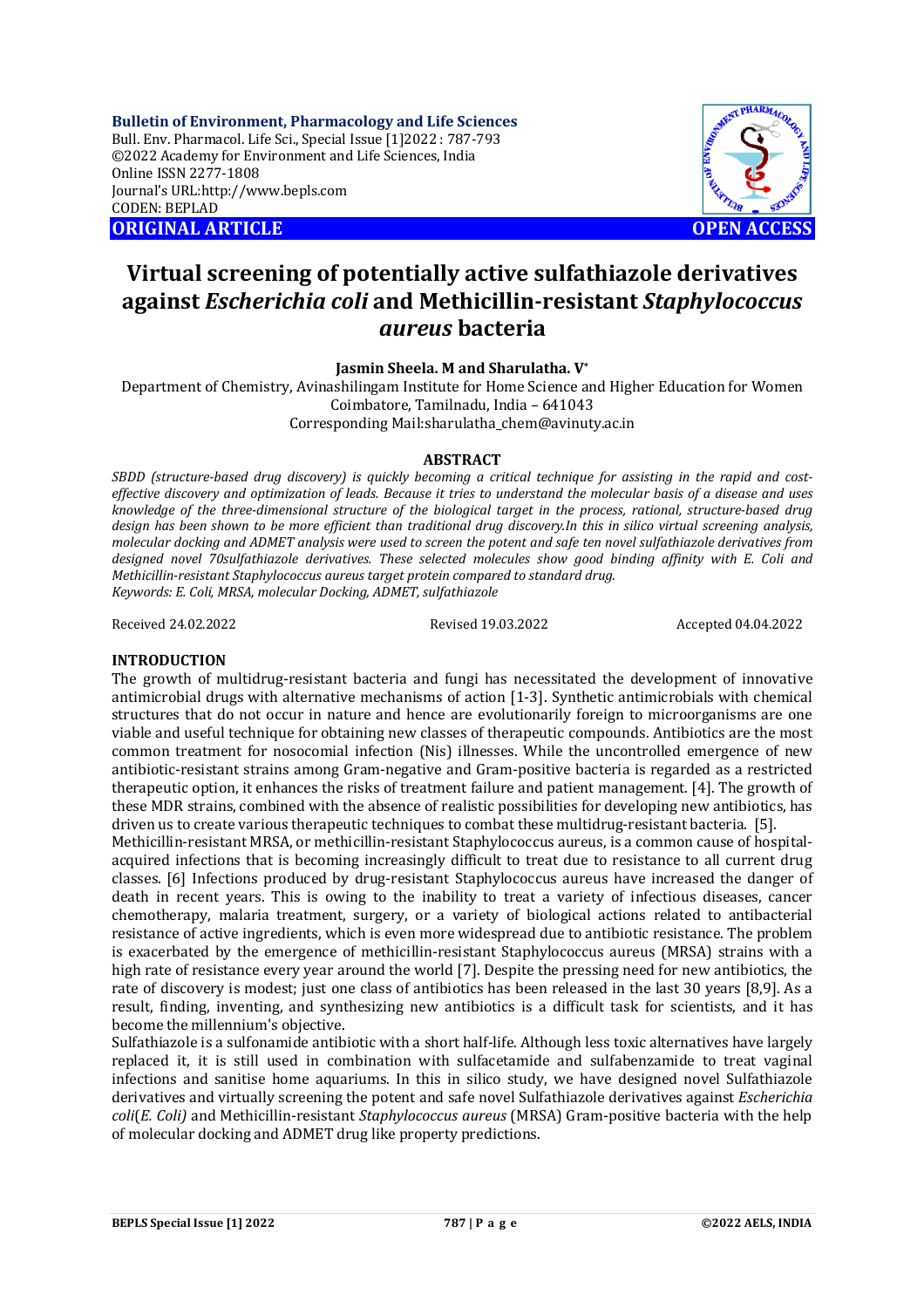# **MATERIAL AND METHODS**

# **Drug Design**

Ligand-based drug design is an important research field in the development and optimization of medications. As a result, this technique was used to design 70 novel sulfathiazole derivatives from a sulphonamide molecule using a three-step synthetic possibility procedure. According to the report, none of the unique sulfathiazole derivative structures had been described previously. For in silico analysis, all of the molecules were built in the Marvin Sketch software and stored in the.sdf format.

# **Molecular docking studies**

The structure of beta-lactamase from *E. Coli* (PDB ID: 1AXB) and Crystal structure of MRSAClass IIb (PDB ID: 4TO8)was obtained from the RCSB protein Data Bank [\(http://www.pdb.org/pdb/home/home.do\).](http://www.pdb.org/pdb/home/home.do).) To examine the interactions of the active chemicals with the enzyme, AutoDock 4.2 was used. To render the complex receptor free of any ligand before docking, all heteroatoms were removed from the proteins. Before docking with AutoDock tools, the water molecule of the enzyme was removed and hydrogen atoms were inserted in the usual geometry. The ligand file was uploaded to the Chem3D Ultra Visualizing application, which was used to reduce the energy to the lowest possible level and generate a standard 3D structure in (.pdb) format. Discovery studio visualizer and PyMOL were used to identify the conformations with the most favourable (least) free binding energy for assessing the interactions between the target receptor and ligands. The ligands are coloured differently, and the H-bonds and interacting residues are shown using a stick model.

# *In-Silico* **Drug-Likeness and Toxicity Predictions**

Lipinski et al. anticipated the drug-likeness of isolated chemicals based on an already recognised idea. Isolated compounds (10-13) have their structures transformed to a canonical simplified molecular-input line-entry system (SMILE). They used the SwissADME and PreADMET tools to calculate in silico pharmacokinetics, such as the amount of hydrogen donors, hydrogen acceptors, rotatable bonds, and a compound's total polar surface area. PreADMET and OSIRIS Property were used to predict the organ toxicity and toxicological endpoints of the isolated chemicals [13-16]. A measure termed drug score was used to select molecules as potential therapeutic candidates. The greater the drug score, the more likely a chemical is to be considered as a drug candidate.

# **RESULT AND DISCUSSION**

In this I*n Silico* studies 70 novel sulfathiazole derivatives were designed against *E. Coli* and MRSA bacteria. From the molecular docking studies all molecules show good binding interactions compared to standard drug.

# **Docking study of beta-lactamase from** *E. Coli*

Figure 1 shows the 3D secondary structure of the beta-lactamase protein from *E. Coli*. Form the docking results, the Mol-27 shows more binding energy (-9.8 Kcal/mol) compared to other derivatives and standard amoxicillin drug. The Ketone group of the Mol-27 forms one strong hydrogen bond (2.0 Å bond length) with Ile 117 amino acid.Similarly, the SO<sub>2</sub> group forms three strong hydrogen bonds with Ser 142, Lys 87 and Thr 253 amino acids. Also, the sulphur atom forms Sulfur-X interaction with Arg 187 amino acid. Further, the remaining active site amino acids forms non-bonded interaction with Mol-27 (Figure 2). Also, the Mol-15 shows good binding affinity with the active site of the beta-lactamase protein (Figure 3). The binding energy of Mol-15 is -9.7 (Kcal/mol).In this analysis, the  $SO<sub>2</sub>$ forms two strong hydrogen bond with Ser 142 and Thr 253 amino acid. Further, the aromatic benzene group forms Pi-Alkyl interaction with Ile 117 amino acid (Figure 3).Additionally, the Mol-36 forms favourable binding interaction with the beta-lactamase protein with -9.6 (Kcal/mol) (Figure 4).Here, the -OH and the Sulphur atom forms two strong hydrogen bonds with Thr 253 and Ser 84 amino acid. Moreover, the sulphur atom forms supfur-X interaction with Glu 182 amino acid.In this molecular docking result of beta-lactamase protein, amoxicillin drug used as a standard for compared the binding affinity of the sulfathiazole derivatives. The amoxicillin shows very low binding energy compared to sulfathiazole derivatives. The binding energy of this molecule is -6.3 Kcal/mol. The amoxicillin drug forms one hydrogen bond with Glu 292 amino acid. Also the sulfur atom of the this drug forms Sulfur-x interaction with Thr 253 amino acid (Figure5).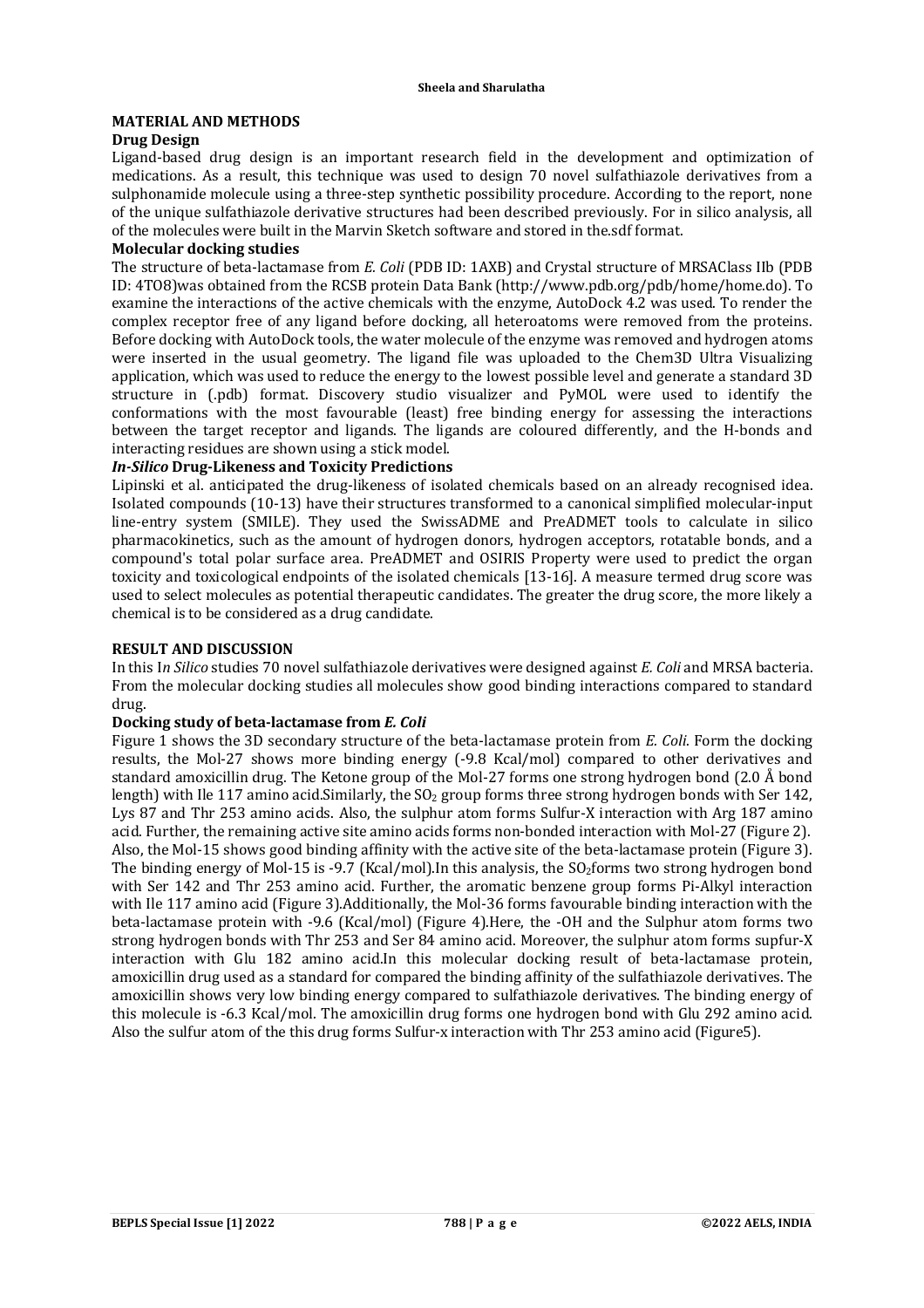

Figure 1. 3D secondary structure of the beta-lactamase from *E. Coli* (PDB ID : 1AXB)



Figure 2. 3D and 2D interaction of the Mol-27 in active site of beta-lactamase from *E. Coli*.



Figure 3. 3D and 2D interaction of the Mol-15 in active site of beta-lactamase from *E. Coli*.



Figure 4. 3D and 2D interaction of the Mol-36 in active site of beta-lactamase from *E. Coli*.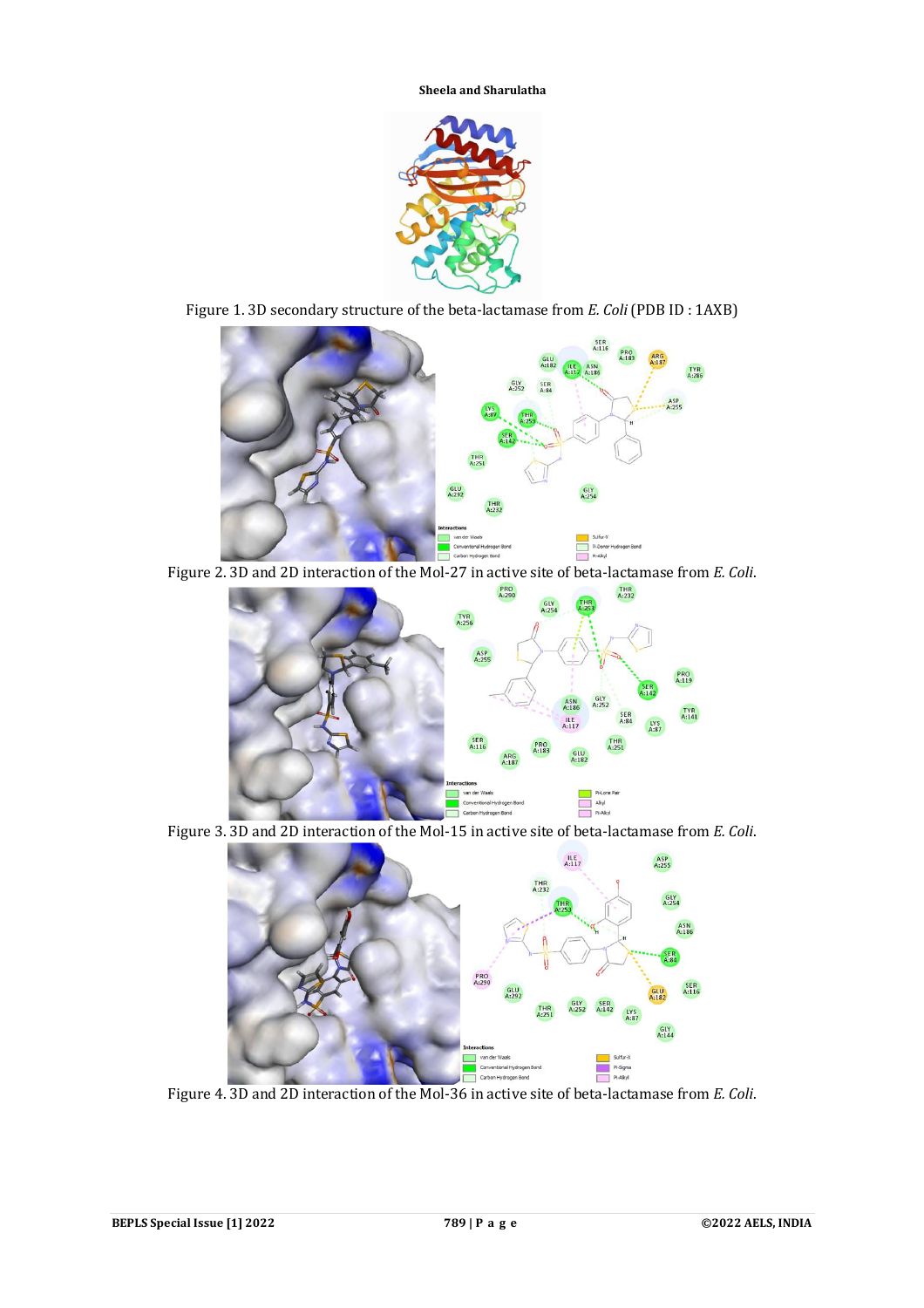

Figure 5. 3D and 2D interaction of the amoxicillin in active site of beta-lactamase from *E. Coli*.

# **Docking study of Methicillin-resistant** *Staphylococcus aureus* **(MRSA) Class IIb**

In MRSA molecular docking studies, the Class IIb used as target protein for sulfathiazole. Figure 6 shows the 3D secondary structure of the MRSA Class IIb protein. From docking result on MRSA Class IIb with sulfathiazole derivatives, the Mol-21 shows more binding energy compared to the other compounds and standard ciprofloxacin drug. The binding energy of the Mol-21 is -9.7 Kcal/mol. The Mol-21 forms Pisulfur interaction with His 110 amino acid.The benzene group forms a Pi-cation interaction with His 209 amino acid. Also, the methoxy group in the Mol-21 forms Pi-Alkyl interaction with the His 181 amino acid (Figure 7).The Mol-13 also shows high binding energy compared to the standard drug. The binding energy of the Mol-13 is 9.4 Kcal/mol. The -NH and  $SO<sub>2</sub>$  of the Mol-13 forms two hydrogen bond with Asp 85 and Ser 50 amino acid. Further, the benzene molecule forms Pi-Pi stacked and Pi-Pi shaped interaction with His 86 and His 181 amino acid. The ketone group of the Mol-13 forms Metal -Acceptor interaction with the Zn metal of the Class IIb target protein. The sulphur atom 4-thiazole ring forms Pi-Sulfur interaction with the His-110 amino acid (Figure 8).In this MRSA docking studies, amoxicillin used as the standard to compare the binding affinity of the designed molecules. The OH group of this molecule shows one hydrogen bond with the Asn 233 amino acid and the Zn metal from the Class IIb protein forms metal interaction with ketone and NH group of the amoxicillin drug (Figure 9). The binding energy of the amoxicillin in MRSA Class IIb protein is -6.3 Kcal/mol.



Figure 6. 3D secondary structure of the MRSAClass IIb protein.



Figure 7. 3D and 2D interaction of Mol-21 in MRSAClass IIb protein.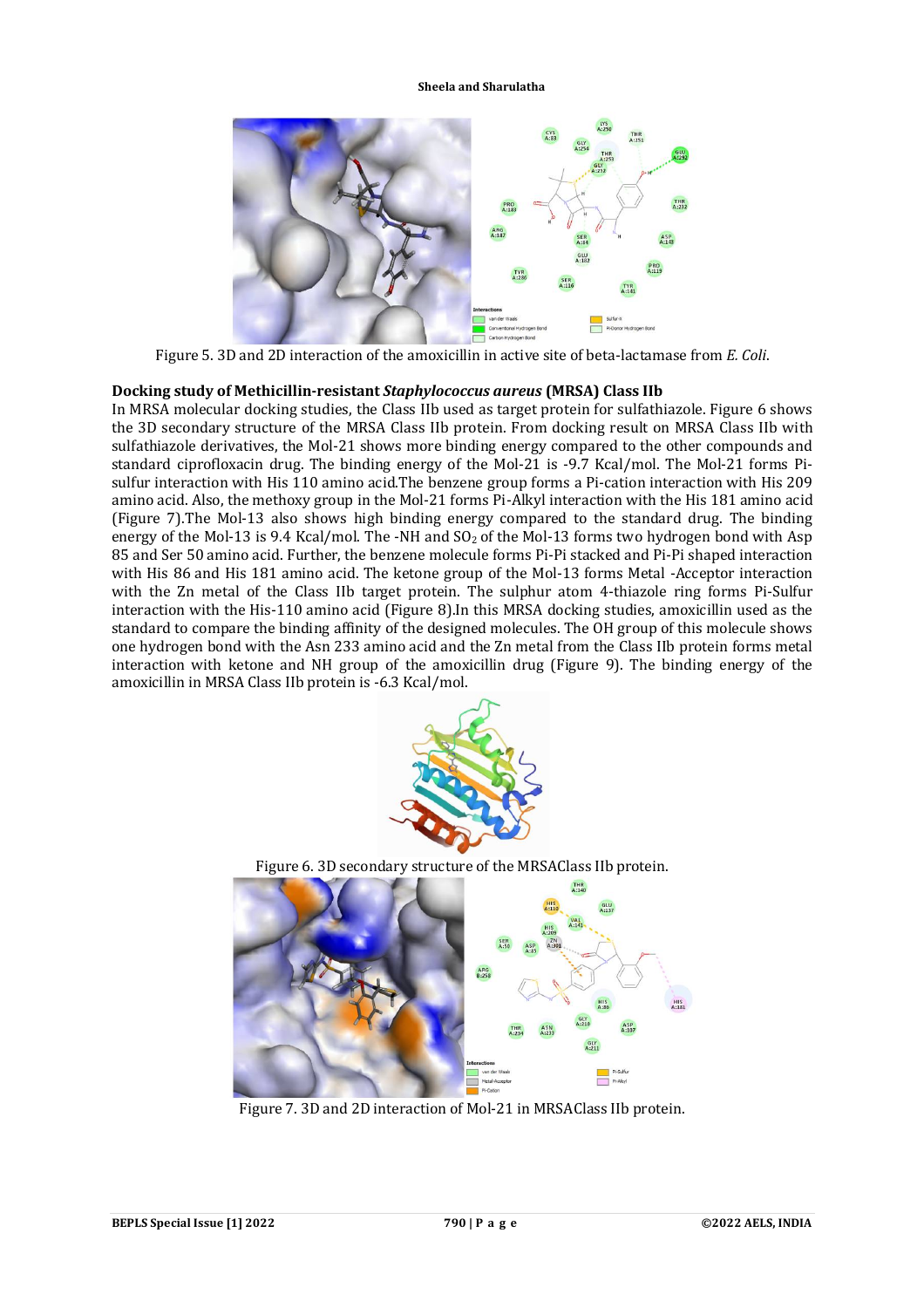

Figure 8. 3D and 2D interaction of Mol-13 in MRSAClass IIb protein.



Figure 9. 3D and 2D interaction of amoxicillin in MRSA Class IIb protein.

# **ADMET analysis**

The absorption, distribution, metabolism, excretion, and toxicity (ADMET) studies of isolated compounds were predicted using Swiss ADMET.The majority of early and late pipeline drug failures are caused by pharmacokinetic and toxicity issues. It would be highly beneficial to the drug discovery process if these concerns could be addressed early on. In light of these considerations, the use of in silico methods to predict ADMET properties is intended as a first step in this direction to analyse novel chemical entities in order to avoid wasting time on lead candidates that are toxic or metabolised by the body into an inactive form that is unable to cross membranes, and the results of such analysis are presented in Table 1 along with a biplot (Figure 10) and discussed. From the designed 70 novel sulfathiazole molecule, 10 novel sulfathiazole derivatives (Mol-1, Mol-5, Mol-6, Mol-10, Mol-13, Mol-14, Mol-15, Mol-21, Mol-27, Mol-36) were screened based on the good binding affinity and drug-like properties. Six precalculated ADMET models given by the Discovery Studio programme were used to estimate the pharmacokinetic profile of all the compounds under investigation. The biplot depicts the 95 percent and 99 percent confidence ellipses for the HIA and BBB models, respectively. PSA has been found to have a negative connection with % human intestinal absorption and thus cell membrane permeability [13]. Although a link between PSA and permeability has been shown, most models do not account for the effects of other variables. The cell membrane fluid mosaic model.

The bioavailability of the potential medications is good or optimal, and the 10 compounds with good water solubility levels as listed in Table 1 are all good or optimal. Furthermore, no induced hepatotoxicity has been predicted for any of the substances. The model was created using data from the literature on 382 substances that have been shown to cause liver toxicity (i.e., positive dose-dependent hepatocellular, cholestatic, or neoplastic effects) or cause dose-related increased aminotransferase levels in more than 10% of the human population[15, 17]. The model assigns substances to one of two categories: "toxic" or "nontoxic," as well as a confidence level indicator for the algorithm's predicted accuracy. According to our findings, all derivatives are harmless to the liver and consequently have a considerable first-pass effect. Similarly, all ligands are effective against CYP2D6 in the liver, implying that sulfathiazole derivatives are not CYP2D6 inhibitors. In Phase-I metabolism, ten sulfathiazole derivatives are effectively metabolised. Finally, the ADMET plasma protein binding property prediction denotes that all of Mol-1, Mol-5, Mol-6, Mol-10, Mol-13, Mol-14, Mol-15, Mol-21, Mol-27, Mol-36 have binding ≥90% and ≥95%, respectively, clearly suggesting that these molecules have good bioavailability drug like properties.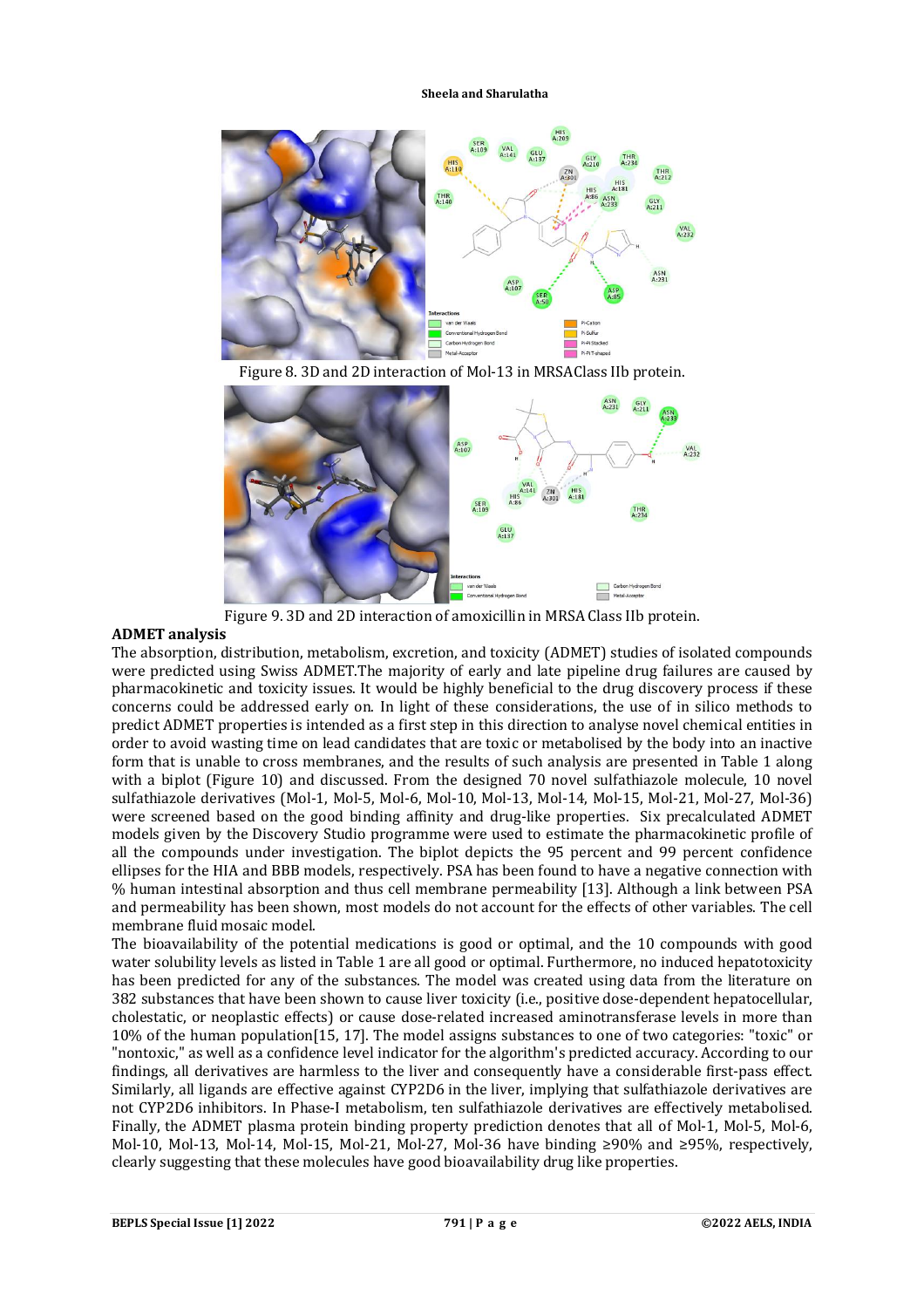

Figure 9. ADMET prediction of designed novel sulfathiazole derivatives

| Molecule<br>Name | <b>Absorption</b><br>level | Solubility<br>level | <b>BBB</b><br>level | <b>PPB</b><br>level | Hepatotoxic<br>level | <b>CYP</b><br>2D <sub>6</sub> | <b>PSA</b><br>2D | AlogP98 |
|------------------|----------------------------|---------------------|---------------------|---------------------|----------------------|-------------------------------|------------------|---------|
| $Mol-1$          | Extremely<br>good          | Extremely<br>good   | Low                 | $<90\%$             | No                   | No                            | 57.23            | 4.2     |
| $Mol-5$          | Extremely<br>good          | Extremely<br>good   | Low                 | $< 90\%$            | No                   | N <sub>0</sub>                | 65.21            | 4.6     |
| Mol-6            | Extremely<br>good          | Extremely<br>good   | Low                 | $<90\%$             | No                   | N <sub>0</sub>                | 56.37            | 4.3     |
| $Mol-10$         | Extremely<br>good          | Extremely<br>good   | Low                 | $<90\%$             | No                   | No                            | 68.14            | 4.7     |
| $Mol-13$         | Extremely<br>good          | Extremely<br>good   | Low                 | $< 90\%$            | No                   | N <sub>0</sub>                | 61.78            | 3.9     |
| $Mol-14$         | Extremely<br>good          | Extremely<br>good   | Low                 | $<90\%$             | No                   | N <sub>0</sub>                | 59.36            | 3.7     |
| $Mol-15$         | Extremely<br>good          | Extremely<br>good   | Low                 | $<90\%$             | No                   | N <sub>0</sub>                | 62.37            | 4.1     |
| $Mol-21$         | Extremely<br>good          | Extremely<br>good   | Low                 | $< 90\%$            | No                   | N <sub>0</sub>                | 64.39            | 4.0     |
| $Mol-27$         | Extremely<br>good          | Extremely<br>good   | Low                 | $<90\%$             | No                   | N <sub>o</sub>                | 78.23            | 3.5     |
| $Mol-36$         | Extremely<br>good          | Extremely<br>good   | Low                 | $< 90\%$            | No                   | N <sub>0</sub>                | 74.35            | 3.9     |

| Table 1. ADMET prediction of screened novel sulfathiazole derivatives. |  |  |  |
|------------------------------------------------------------------------|--|--|--|
|------------------------------------------------------------------------|--|--|--|

# **CONCLUSION**

In this *in silico* studies, we have designed novel 70 sulfathiazole derivatives against *E. Coli* and MRSA. From the result of molecular docking studies and drug like properties prediction, Mol-1, Mol-5, Mol-6, Mol-10, Mol-13, Mol-14, Mol-15, Mol-21, Mol-27, Mol-36 were screened based on the good binding affinity with the *E. Coli* beta-lactamase and MRSA Class IIb proteins. Further the ADMET result shows the selected 10 molecules have good drug-like properties. In Future, we have planned to synthesis and evaluating the biological activity these 10 virtually screened molecules.

# **CONFLICT OF INTEREST**

The authors declared no conflict of interest.

# **REFERENCES**

- 1. D.L. Mayers, J.D. Sobel, S.A. Lerner, M. Ouelette, K.S. Kaye, D. Marchaim,(2009). 'Antimicrobial Drug Resistance C: Clinical and Epidemiological Aspects, vol.2', Springer Dordrecht Heidelberg. 2009, 681-1347.
- 2. Guschin, P. Ryzhikh, T. Rumyantseva, M. Gomberg, M. Unemo, (2015). 'Treatment efficacy, treatment failures and selection of macrolide resistance in patients with high load of *Mycoplasma genitalium* during treatment of male urethritis with josamycin', BMC Infect. Dis. 15, 1-7.
- 3. Martin, P. Sawatzky, G. Liu, M.R. Mulvey,(2015). 'Antimicrobial resistance to Neisseria gonorrhoeae in Canada: 2009-2013', Can. Commun. Dis. Rep. 41, 35-41.